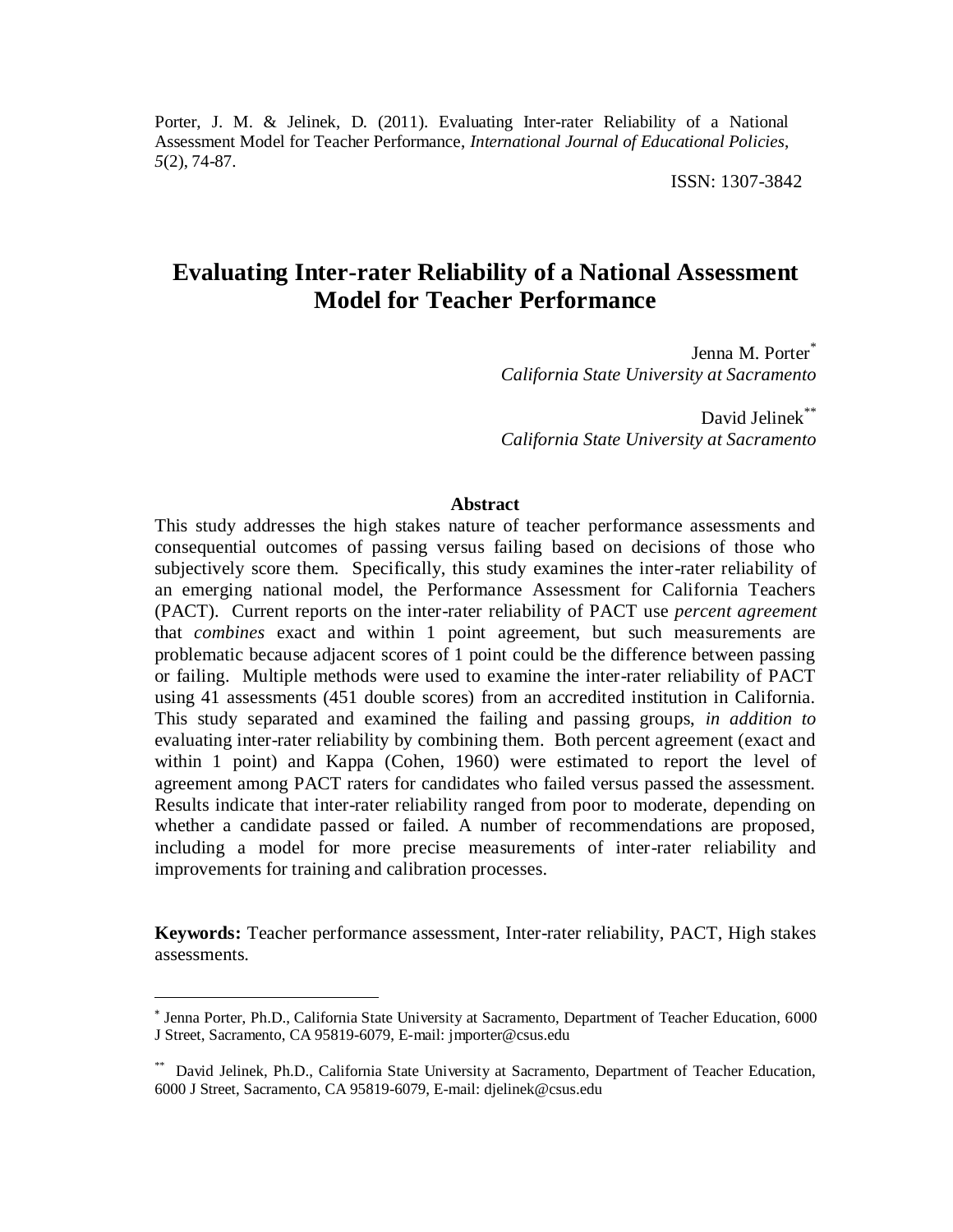### **Introduction**

Just as classroom teachers are held accountable for student achievement, there is a growing movement to hold teacher education programs accountable for preparing quality teachers. Unfortunately, when the method for demonstrating proficiency is by testing every student using multiple choice assessments, very little critical thinking is required, and thus there is a gap between what is tested and what is actually taught (Wagner, 2008). The prominence of standardized tests influences instruction and emphasizes drilling for test preparation, which detracts from the amount of project based learning, inquiry, and higher level problem solving needed for critical thinking (Darling-Hammond, 2007). The direction of education reform in the United States that focuses on standardized testing is questionable, and limits the definition of success to the memorization of knowledge versus creativity, innovation, and emotional intelligence needed for the  $21<sup>st</sup>$  century (Zhao, 2009). Assessments that require the *application* of knowledge may be a better method for evaluating what students understand.

The external accountability systems of teacher education programs has led to the development and use of standards-based performance assessments (Arends, 2006) in an effort to measure overall teaching competence. Traditionally, teachers have been required to pass subject matter competency and basic skills exams for licensure. However, measures of teaching competence that use records of coursework and paperpencil exams are poor predictors of teaching effectiveness (Darling-Hammond, 2010). More comprehensive evaluations include teachers' actual performance in the classroom. One such measurement is a performance assessment. Performance assessments require demonstrating and applying essential knowledge to authentic tasks (Darling-Hammond, 2010; Mueller, 2011; Stiggins, 1987; Wiggins, 1993). For teachers, a good performance assessment would measure competencies related to the entire cycle of teaching to include planning, instruction, assessment, reflection, and subsequent application. Essentially, using performance assessments for evaluating teaching competency may be a better method of examining teachers' *reasoning* about the knowledge base they have learned.

However, performance assessments can be costly, time- consuming, and of little value if sound measurment methods are not implemented for their development and use (Ryan, 2006). Other problems associated with performance assessments may include unclear or incorrect performance criteria, inappropriate scoring methods, poor quality excersizes, and the training of evaluators (Stiggins, 1994). Some argue that performance-based assessments are considered to be more valid in general (Darling-Hammond, 2006; Darling-Hammond & Snyder, 2000) than other traditional measures of teaching ability, but they require raters to score subjectively. Thus, another relative concern that has not been sufficiently addressed is how the validity and reliability of these performance assessments are defined, measured, and reported. More research is needed, particularly since there is a widespread movement toward implementing a single standardized performance assessment to measure teacher competence.

Numerous teacher preparation programs across the country have authorized the use of standardized performance assessments for teacher licensure. Likewise, there is a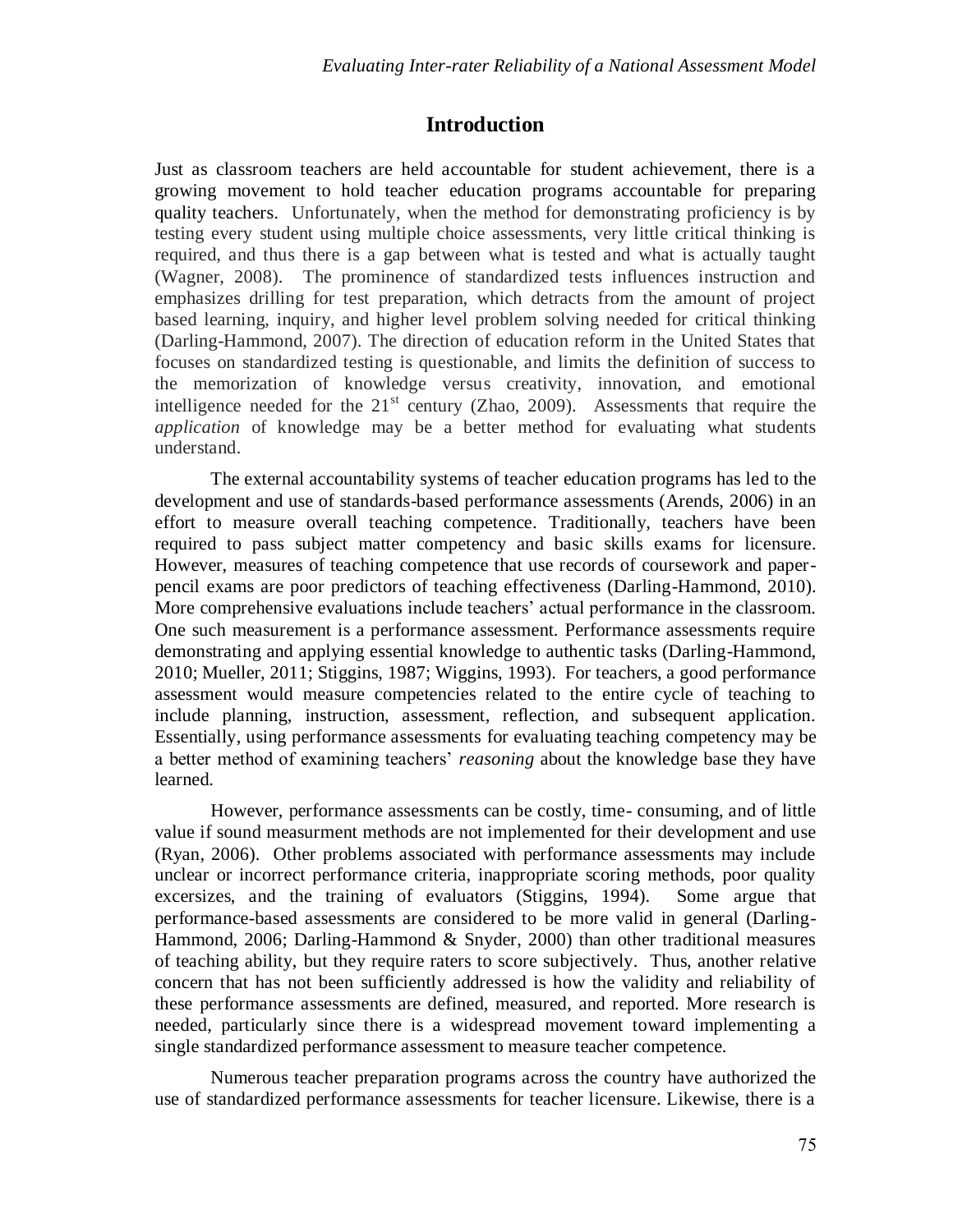nationwide movement toward implementing and assessing a common set of standards for teaching competence. For example, the American Association of Colleges for Teacher Education (2011) has recently developed a national initiative, the Teacher Performance Assessment (TPA), which is aimed at gathering evidence of teaching competence and improving the consistency of licensure decision-making. Twenty four states including California, New York, Ohio, and Washington are represented in the consortium. The TPA assessment system includes the Performance Assessment for California Teachers (PACT), which is assumed to measure candidates' *application* of pedagogical strategies (Pecheone & Chung, 2006), and has been deemed a highly successful, valid, and reliable measure of teaching competence (American Association of Colleges for Teacher Education, 2011; Lombardi, 2011; Pecheone & Chung, 2007). However, using any single test for accountability purposes can be problematic when high stakes consequences exist for those who do not perform well, and some argue that PACT should not be used because its validity has not sufficiently been justified (Berlak, 2008; Campbell, 2007). Because an assessment cannot be deemed valid unless it is also a reliable measure of the identified construct, rater consistency should be highlighted when measuring and reporting the reliability of teacher performance assessments, which is a major objective of this study.

This study contributes to the advancement of education and public policy on teacher preparation by identifying alternative methods for analyzing inter-rater reliability of a high-stakes assessment such as PACT. Likewise, this study contributes to existing reports on PACT, and urges researchers to continue examining consequences of the assessments interpretation and use, so that teaching effectiveness can be fairly identified, particularly since national education policies are being made to include this test in their assessment system.

### **Emerging National Model: Performance Assessment for California Teachers (PACT)**

Current reports on the inter-rater reliability of PACT and other performance assessments have included percent agreement (Educational Testing Service, 2003; Lombardi, 2011; Pecheone & Chung, 2007; Pecheone & Chung, 2006; Torgerson, Macy, Beare, & Tanner, 2009). However, inter-rater reliability has been reported using percent agreement that *combines* exact and within 1 point agreement. This is problematic because adjacent scores of 1 point could be the difference between passing or failing. Agreement within 1 rubric point is expected to occur and is still used to estimate levels of rater agreement. For PACT, this difference is acceptable for scores of 2, 3, and 4 (which are passing), but there is a major discrepancy when scores of 1 and 2 are counted as within 1 point, simply because 1 is failing and 2 is passing. Thus, it is imperative to evaluate and report exact agreement between raters in an effort to estimate inter-rater reliability more precisely.

Reports on rater consistency of PACT have also insufficiently addressed an important outcome variable: whether or not the teacher candidates pass or fail the assessment. Since candidates must pass PACT to earn their teaching credential, an examination of the inter-rater reliability of assessments that fail versus pass the test is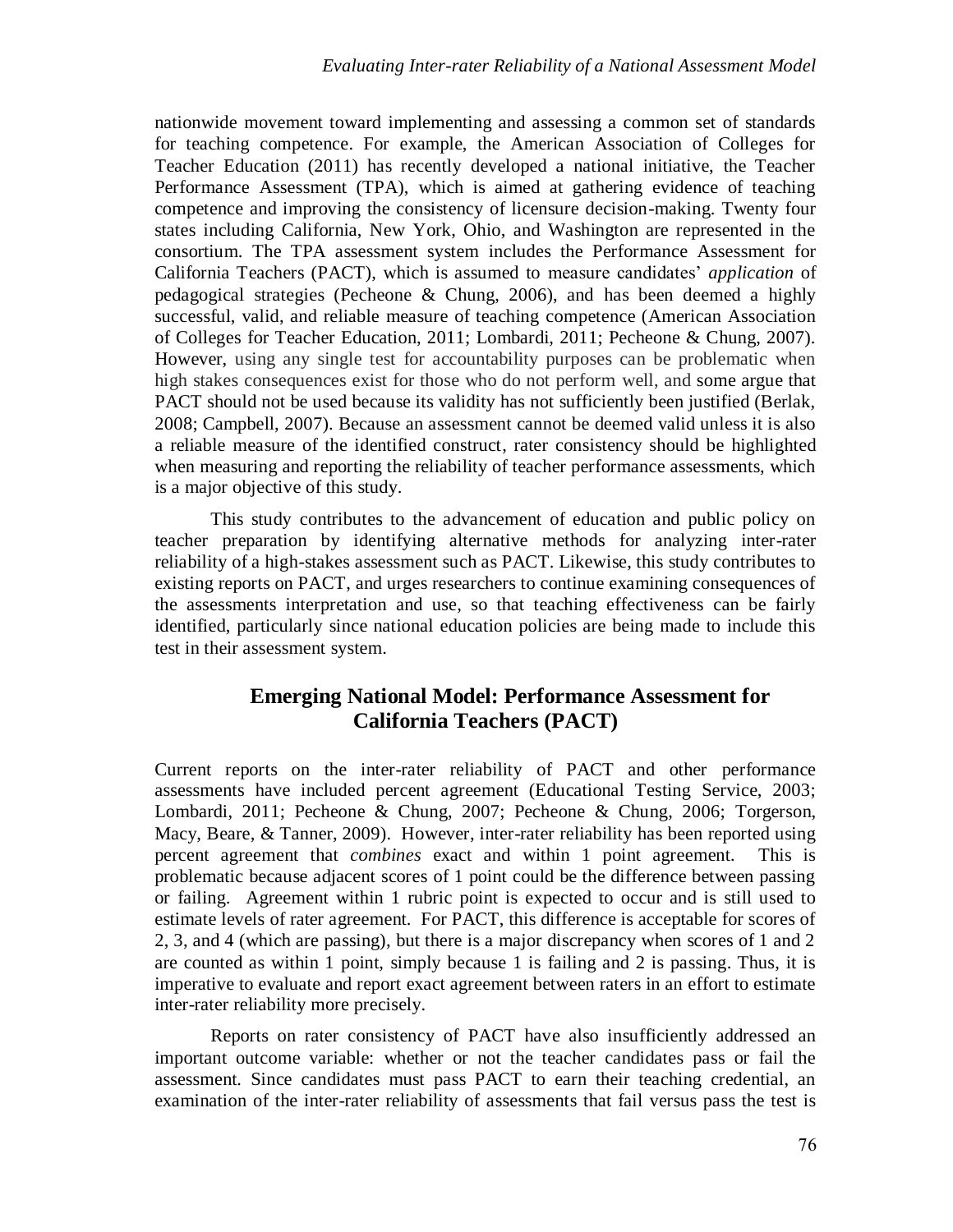needed, which has not been reported in the literature. PACT is also a high stakes test, which is on the forefront of a nationwide movement to standardize the measurement of teacher competency, so its reliability and validity should be examined more closely, particularly relative to the consequential outcomes for those who fail.

Although performance assessments may be better measures of teaching competency over more traditional methods, mandating them in education policy for accountability purposes can be problematic. Implementing and requiring teacher candidates to demonstrate teaching competency by passing a performance assessment in their preparation programs is acceptable. However, the high stakes nature of the mandate and consequential outcomes of passing versus failing the assessment influences both teacher candidates and those who subjectively score them. Because an assessment cannot be valid unless it is also a reliable measure of a construct, an emphasis on interrater reliability of these performance assessments is needed to determine whether they should be adopted and used nationwide to grant or withhold teaching credentials.

## **The PACT Instrument**

PACT is a teacher performance assessment that measures California teacher candidates' application of subject specific pedagogical knowledge. Many different versions of PACT exist to address the variety of credentials offered, such as bilingual and concurrent masters' programs, and to measure specific pedagogical knowledge in different subject areas. There are six different versions for multiple subject (elementary) and 18 versions for single subject (secondary) candidates, all of which are parallel and vary only by content area. All versions of PACT include a Teaching Event, where candidates must describe their classroom context (Context), develop a series of lessons in one content area (Planning), videotape themselves teaching a learning segment (Instruction), collect evidence and analyze student learning (Assessment), and reflect upon each of the tasks in a descriptive commentary (Reflection). Candidates' competence in addressing the Academic Language task is also measured and is woven throughout all tasks in the Teaching Event. The only difference among PACT's multiple versions is an emphasis on subject-specific pedagogy. For example, the Planning task in Elementary Math requires teachers to reflect upon how they plan learning activities that build on each other to support students' development of conceptual understanding, computational/procedural fluency, and mathematical reasoning skills. On the other hand, the Planning task in Elementary Literacy asks teachers to reflect upon how they plan learning tasks that build on each other to develop students' abilities to comprehend and/or compose text (PACT Consortium, 2008). This study analyzed data from multiple subject Elementary Mathematics and eight different single subject versions including Art, English, Math, Music, Physical Education, Science, Social Science, and World Languages.

# **PACT Scoring and Calibration**

A task-based scoring model is used to score the Teaching Event. Each task addresses specific pedagogical knowledge and is scored using a 4-point rubric scale. Raters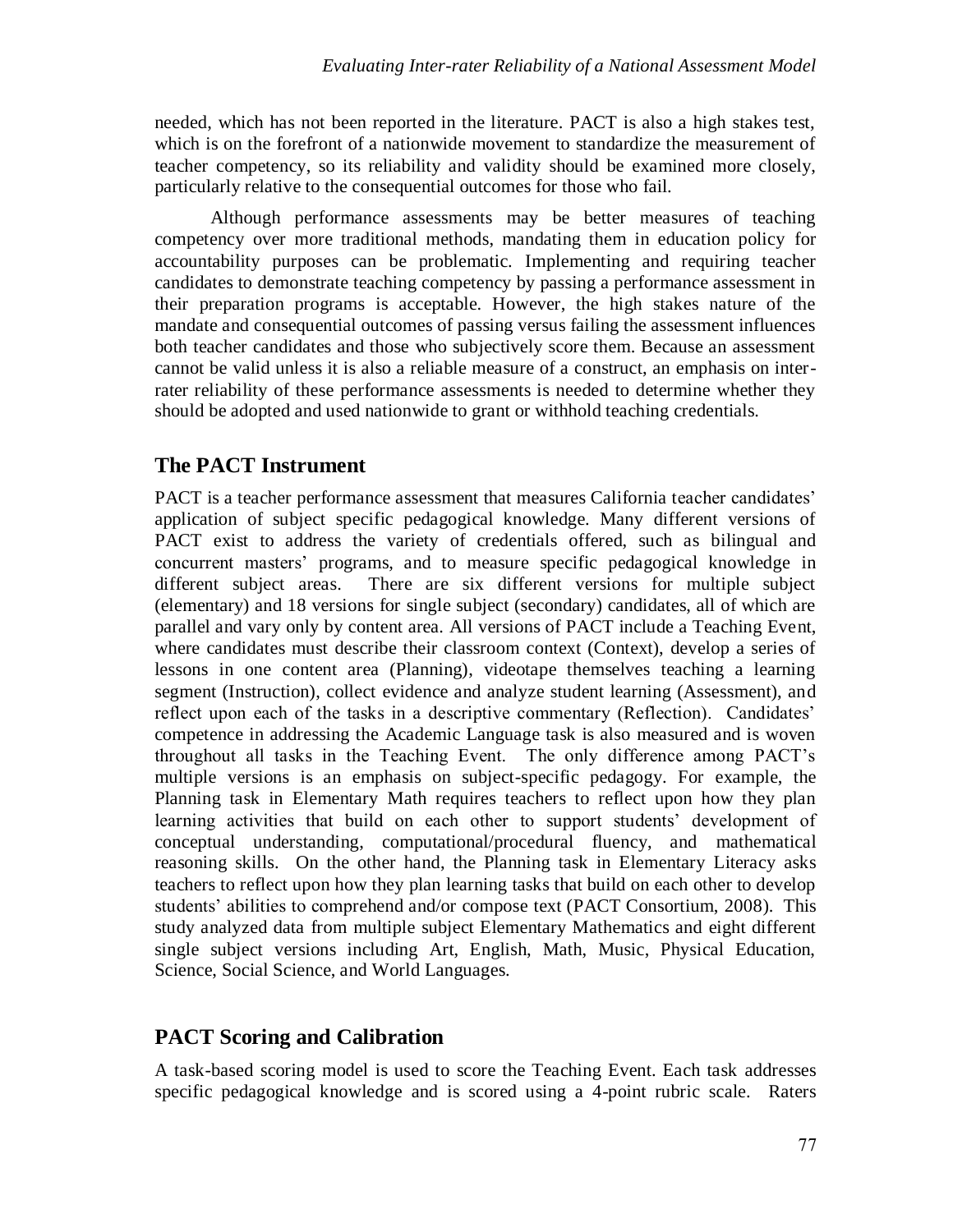evaluate candidates' competence based on multiple sources of data from narrative commentaries, videotapes, lesson plans, and work samples. In order to pass the Teaching Event, candidates must pass all five tasks. A score of 1 is considered failing and indicates that the candidate has not met the teaching standard. A 2 is passing and means the candidate minimally meets the standard. Candidates scoring 3 or 4 illustrate advanced levels of standards. In order to pass the Teaching Event, candidates must earn a majority of passing scores (2 or above) within the task and have no more than two failing scores (1) across tasks. This means that a candidate can pass the entire Teaching Event but still have one or two failing scores (out of 11 possible).

Rater training and calibration protocol are purportedly standardized to maximize validity within programs and across all universities using PACT (Pecheone & Chung, 2006). The PACT Consortium (2009) developed a document titled, "Thinking Behind the Rubrics" to help raters apply the evidence collected from the Teaching Event to the rubric levels. It discusses big ideas for each rubric and identifies key differences between adjacent rubric scores. "Thinking Behind the Rubrics" is supposedly used for training raters, and is encouraged for use during scoring. Subject-specific Teaching Events are also selected as *benchmarks* for training and calibration.

Raters are calibrated based on criteria that their scores must result in the same pass/fail decision, and cannot include any scores that are 2 points away from the predetermined *benchmark* score. Raters are required to calibrate once per academic year with other subject-specific raters within or across universities. However, due to different lengths of credential programs and other factors related to timing and resources, scoring sessions might occur during various times throughout the academic year. The time gap between calibration and scoring could be as short as one day or longer than six months, depending on how teacher education programs interpret protocol.

### **Inter-rater Reliability of PACT**

Inter-rater reliability is one type of internal consistency measure that differs from scale reliability in that it evaluates the level of agreement among raters versus the reliability of the assessment itself. Inter-rater reliability can be operationalized in different ways to include the agreement with the "official" score and/or agreement with other raters. Calibrating raters may be one method for improving levels of agreement among them, but the calibration standard for PACT is set in a way that covers nearly the entire scale, which will be addressed further in the discussion section.

All accredited institutions in California are required to double score at least 15 percent of their TPAs to check inter-rater reliability. One potential issue related to this is that failing and passing Teaching Events have been combined in reporting the double scores. The California Commission on Teacher Credentialing does not require the two groups to be separated, which is problematic since there is a systematic difference between them: one group failed the assessment, requiring an automatic double score, and the other passed and was randomly selected for rescoring. Reports on PACT to date have combined these two groups into one category for evaluating inter-rater reliability but it is important to analyze these groups separately to learn more about levels of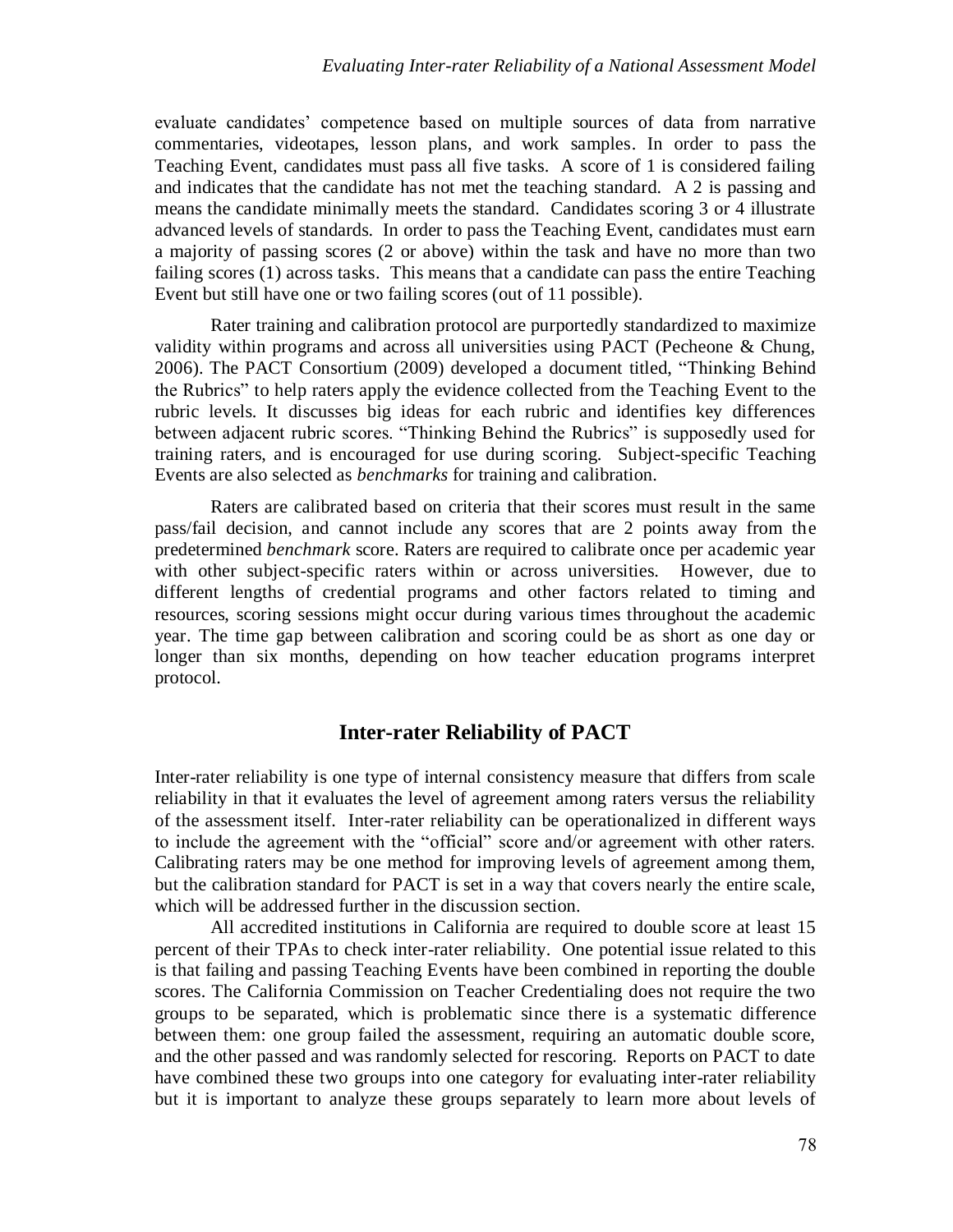agreement between raters of failing Teaching Events versus those that pass. Furthermore, combining the two categories may lead to the misrepresentation of PACT's inter-rater reliability because failing Teaching Events are overrepresented, which will be addressed further in the discussion section.

#### **Percent Agreement**

Pecheone & Chung (2007) evaluated score consistency of PACT data from the pilot years by computing inter-rater agreement percentages. The first pilot year yielded 395 Teaching Events, 41 percent of which were double scored to evaluate inter-rater reliability. Score matches were exact or within 1 point 91 percent of the time. However, only 57 percent of the scores yielded exact matches, while an additional 34 percent matched within 1 point. What is worrisome is that inter-rater reliability reports of PACT have reported very high levels of agreement (91 percent) amongst raters but combine exact and within 1 rubric point matches into a single category, and do not further examine the within 1 point differences. This is problematic as a measure of inter-rater reliability since a 1 point difference in PACT scores could yield either passing or failing results. As an example, the first rater could give a candidate a failing score of 1 on one rubric while the second rater gives a passing score of 2. So combining exact and within 1 point agreement percentages is misleading since a discrepancy could exist between a passing or failing decision, which indicates poor, not strong levels of agreement, as suggested by the single combined percent.

#### **Kappa**

One method that can be used for estimating inter-rater reliability is Kappa (Cohen, 1960). Kappa is the proportion of observed agreement minus chance agreement divided by one minus chance agreement, as illustrated below:

$$
(\kappa = \frac{P_o - P_e}{1 - P_e})
$$

 decrease, chance agreement increases. The Kappa coefficient ranges from -1.00 Chance agreement is estimated by the number of agreements expected assuming ratings from different raters are completely random. The statistic also assumes that raters are independent observers. As the number of possible scores for observed ratings (perfect disagreement) to 1.00 (perfect agreement), and can be interpreted to indicate a percentage of agreement that is accounted for from raters above what is expected by chance. A Kappa of 0 would mean that raters have a random level of agreement or disagreement, such that there is no relationship between their ratings. Some consider Kappa an improvement over percent agreement (Bryington, Palmer, and Watkins, 2002). One benefit is that it can be compared across different conditions since it is corrected for chance (Ciminero, Calhoun, & Adams, 1986). This advantage of Kappa would be particularly useful in examining PACT scores since credential programs vary across universities. Raters can also vary tremendously in terms of their experiences and subject area expertise, especially considering the multiple versions of PACT that must be scored annually.

There is some disagreement, however, over how to interpret "fair agreement" with the Kappa statistic (see Table 1). Fleiss (1981) suggests a very strict guideline for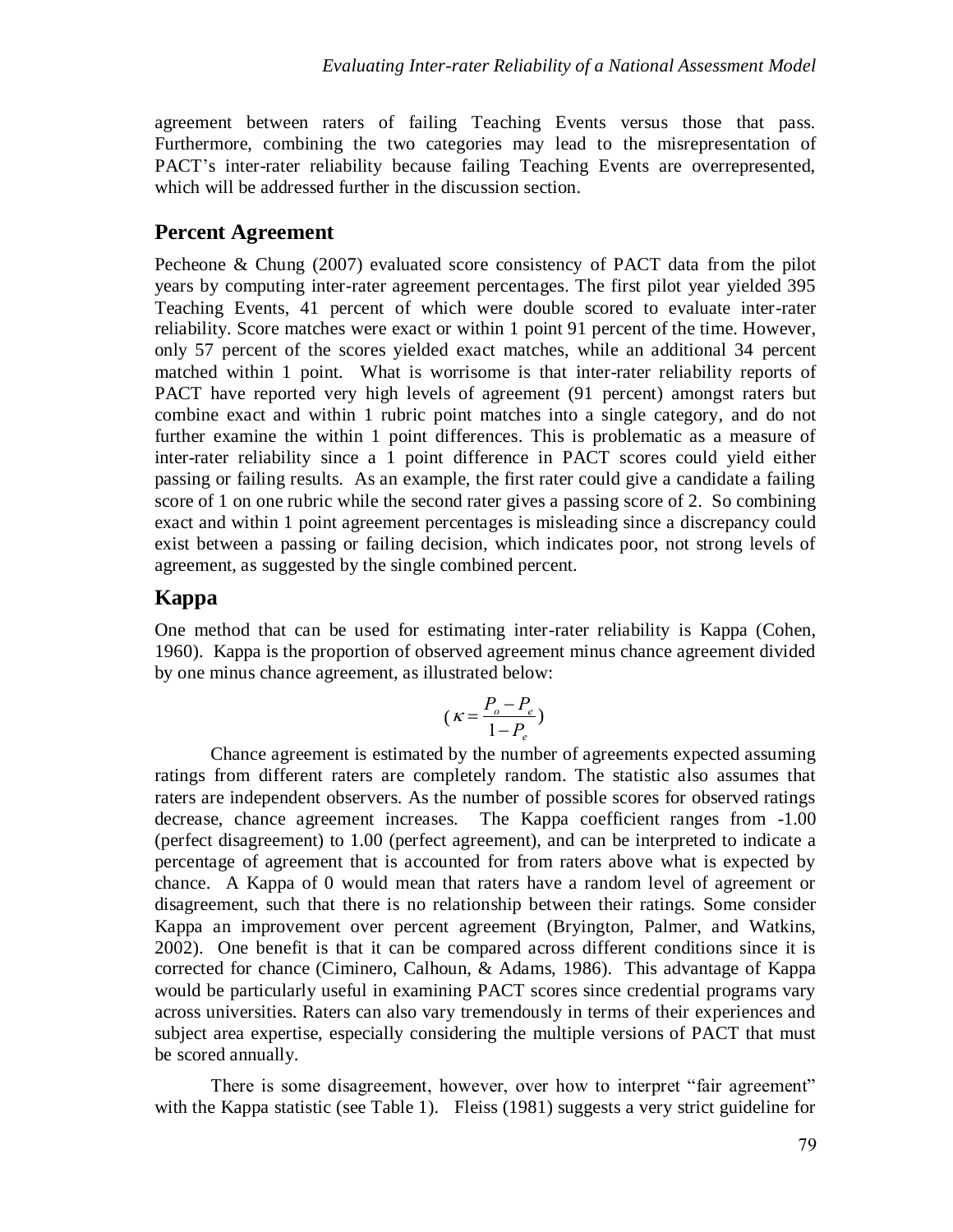fair agreement, such that Kappa must be greater than .41 to yield any type of acceptable agreement. Anything less would be considered poor or weak agreement. Landis and Koch (1977) suggest criteria that have the most descriptive range, while Altman (1991) suggests anything below .20 as poor agreement. They all agree, though, that the Kappa coefficient should be greater than .61 to interpret good to substantial agreement.

| `able |  |
|-------|--|
|-------|--|

|               | <0.0      | $0.0 - 20$ | $.21 - .40$ | .41-.60  | .61-.80     | .81-1.0   |
|---------------|-----------|------------|-------------|----------|-------------|-----------|
| Altman, D.    |           |            |             |          |             |           |
| (1991)        | Poor      | Poor       | Fair        | Moderate | Good        | Very Good |
| Landis & Koch | No        |            |             |          |             | Almost    |
| (1977)        | agreement | Slight     | Fair        | Moderate | Substantial | perfect   |
| Fleiss (1981) | Poor      | Poor       | Poor        | Fair     | Good        | Excellent |

#### *Agreement Levels of Kappa*

### **Methods and Analyses**

Multiple methods were used to examine the inter-rater reliability of PACT using 41 assessments (451 double scores) from one accredited institution in California. This study separated and examined the failing and passing groups, *in addition to* evaluating inter-rater reliability by combining them. Both percent agreement (exact and within 1 point) and Kappa (Cohen, 1960) were estimated to report the level of agreement among PACT raters for candidates who failed versus passed the assessment.

#### **Participants and Materials**

A total of 181 teacher candidates at a California State University participated in the study. There were 87 candidates seeking single subject credentials in a variety of content areas including History, Science, and Art. Remaining candidates (*n*=94) were enrolled in multiple subject programs to teach in Kindergarten through sixth grade. Approximately 25 university faculty members scored the PACT Teaching Events. All raters were trained and calibrated in the content areas they were scoring. Scores from the Performance Assessment for California Teachers **(**PACT) were the sole source of data for this study.

### **Procedures**

**Double scoring**. Following initial scoring of all 181 Teaching Events, a total of 23 percent were double scored. An average 11 percent (*n*=20) of candidates had failing Teaching Events and needed to be double scored. Another 12 percent (*n*=21) of Teaching Events were randomly selected for double scoring. The double scoring of both failing and passing Teaching Events occurred subsequent to initial scoring. The first round of scoring was organized by the PACT coordinator, who assigned Teaching Events to match rater expertise. Once failing and passing Teaching Events were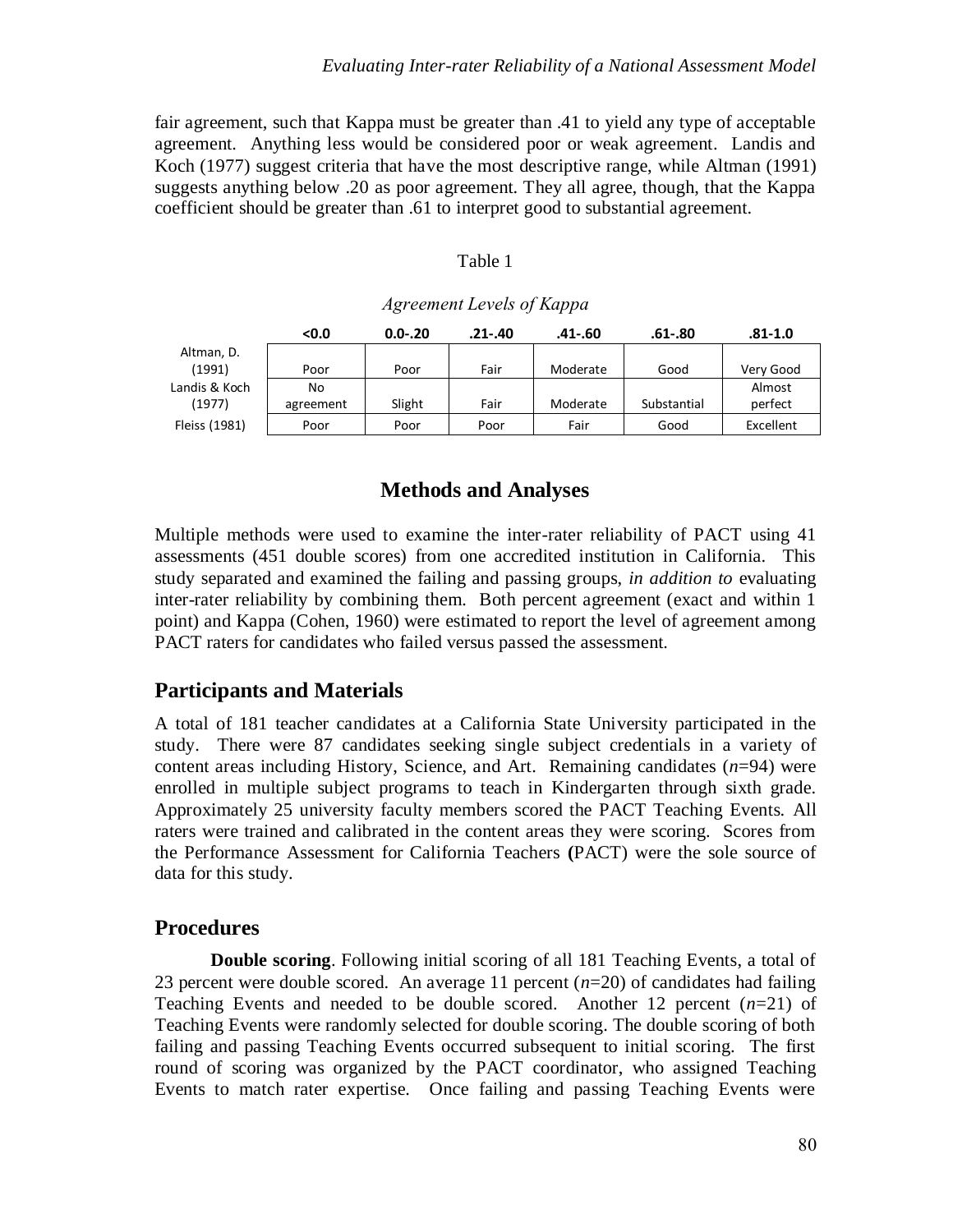identified, a second round of scoring occurred (within approximately one week of each other). Thus, second round double raters were unaware whether the Teaching Events they were scoring were failing or passing.

**Analysis**. Multiple methods were used to calculate inter-rater reliability. Percent agreement was estimated two ways. First, exact matches and agreement within 1 point were combined for comparison to existing studies. But because combining agreement within 1 point potentially yields one passing and one failing score, exact agreement was also calculated as a more precise measure of rater consistency, and to identify the number of discrepancies between passing versus failing scores. Kappa was also estimated as an additional measure of inter-rater reliability to account for chance agreement. All results were also categorized by failing versus passing Teaching Events to examine any potential differences between them.

### **Results**

Overall, agreement levels of PACT raters ranged from poor to moderate, depending on whether a candidate passed or failed. Two major findings emerged: (a) combining exact and within 1 point agreement yielded discrepancies between passing and failing, and (b) inter-rater reliability differed in terms of whether a candidate failed or passed.

### **Percent Agreement**

Percent agreement for all double scores was calculated for the overall sample and by failing versus passing Teaching Events (see Table 2). The combined percentage agreements (exact and within 1 rubric point) indicated strong rater agreement. Reported alone, it might appear that the inter-rater reliability of PACT is near perfect. However, exact matches and within 1 point agreement become more descriptive when evaluated separately. Even though the combined percent agreements were near perfect, approximately one third of the score pairs were within 1 point.

|         | Exact | Within 1 point Combined |     |
|---------|-------|-------------------------|-----|
| Failing | 61%   | 33%                     | 94% |
| Passing | 71%   | 26%                     | 97% |
| Overall | 66%   | 30%                     | 96% |

*Percent Agreement of PACT for Failing, Passing, and Overall Categories*

Table 2

The category within 1 point was examined further for any discrepant score pairs (one rater assigned a failing score and a different rater assigned a passing one). Agreement within 1 rubric point is expected to occur and is still used to estimate levels of rater agreement. For PACT, this difference is acceptable for scores of 2, 3, and 4 (which are passing), but there is a major discrepancy when scores of 1 and 2 are counted as within 1 point, simply because 1 is failing and 2 is passing. A percentage of the within 1 point category yielded discrepant score pairs (see Table 3).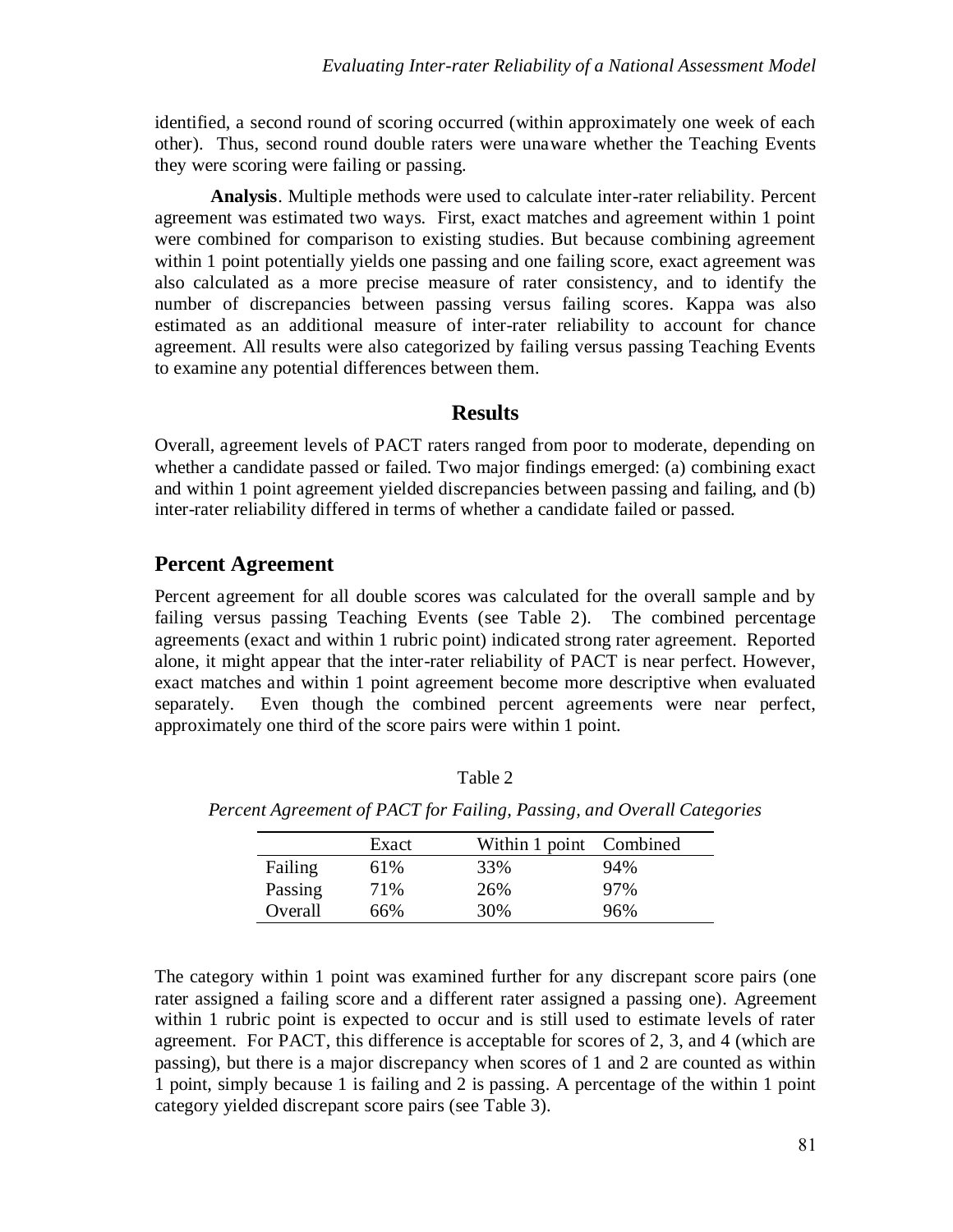|         |         | Discrepant  |  |
|---------|---------|-------------|--|
|         | N cases | score pairs |  |
| Failing | 209     | 34%         |  |
| Passing | 242     | 6%          |  |
| Overall | 451     | 20%         |  |

| l'able |  |
|--------|--|
|--------|--|

*Rater Pass/Fail Discrepancy Percentages*

Overall, 20 percent of the double scored Teaching Events yielded pair matches of 1 and 2, which was determined discrepant. Teaching Events that passed yielded much less discrepancy, whereas raters of the failing Teaching Events tended to disagree more on whether a candidate should pass or fail the rubric item. This may be expected, since the groups were separated and the failing Teaching Events were originally assigned more scores of 1, potentially leading to higher discrepancies. However, it remains problematic because 20 percent of the double scores were discrepant in passing versus failing for the overall sample. Thus, combining all of the within 1 point matches may not be a sound method for estimating percent agreement since the slight disagreement of 1 point could be the difference between a passing or failing rubric. One area of concern regarding this combination is PACT's 4-point scale. The range of passing scores is higher than failing, since a score of 1 is the only failing possibility. Agreement within 1 point is half of the scale, and the calibration standard is set in a way that a range of three different scores is acceptable for a single rubric item. In general, when Teaching Events were separated into failing and passing categories, there was less exact agreement for raters of failing Teaching Events than for raters of the passing group.

## **Kappa**

Kappa coefficients were consistent with exact agreement results. The Kappa coefficient for the overall sample yielded fair results (see Table 4). However, when passing and failing assessments were separated, raters of failing Teaching Events yielded poor agreement, whereas the passing group yielded moderate agreement.

| Table 4 |  |
|---------|--|
|---------|--|

|         |       |      | Interpretation |
|---------|-------|------|----------------|
|         | Kappa | D    | of Kappa       |
| Failing | 0.18  | 0.00 | Poor           |
| Passing | 0.41  | 0.00 | Moderate       |
| Overall | 0.35  | 0.00 | Fair           |

| Kappa Estimates for PACT |  |  |
|--------------------------|--|--|
|                          |  |  |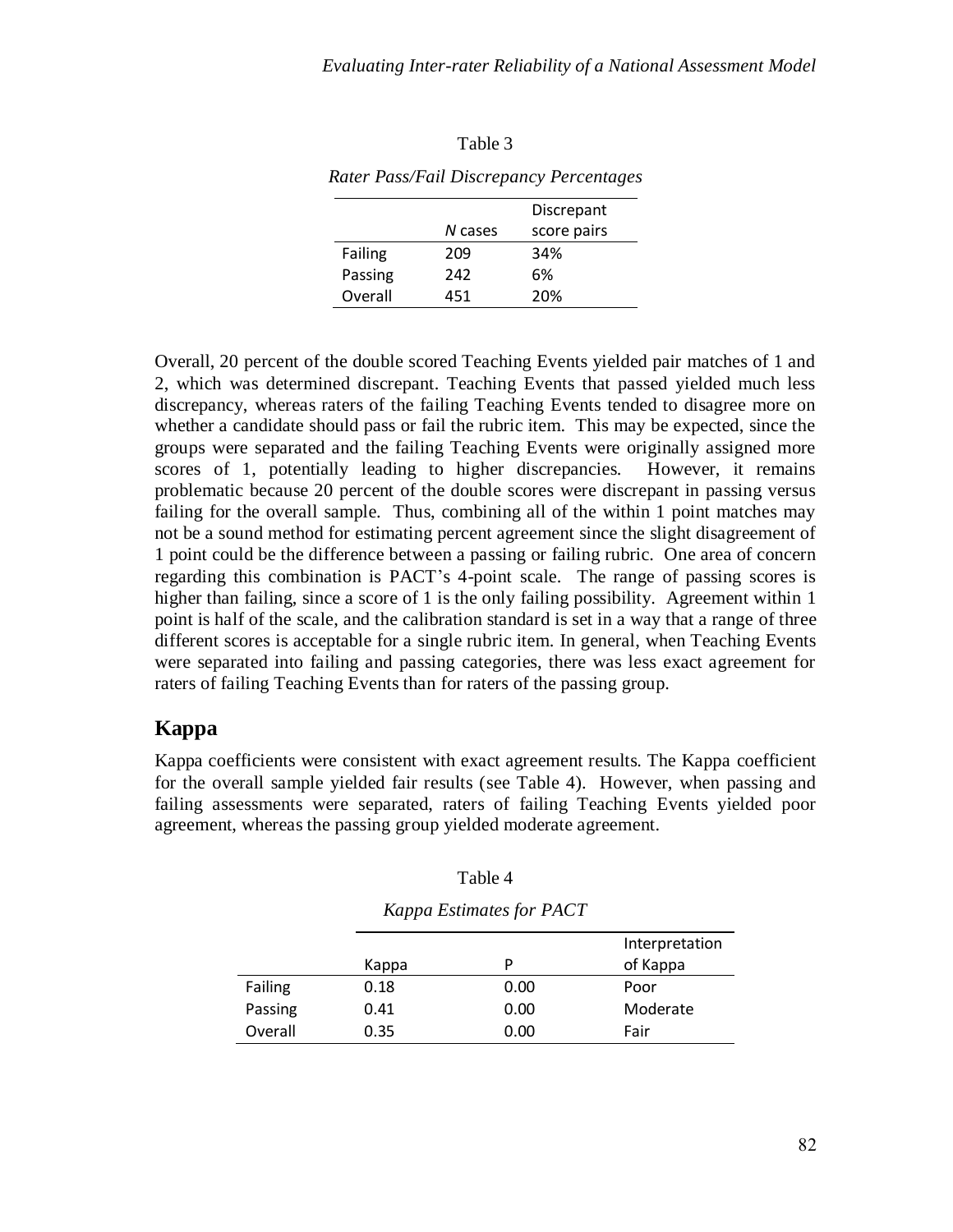According to several researchers, good agreement coefficients should be greater than 0.60. (Altman, 1991; Fleiss, 1981; Landis and Koch, 1977), yet findings suggest moderate agreement at best.

#### **Conclusion**

Findings of the study suggest that the inter-rater reliability and consequential validity of PACT should be evaluated further, since results illustrated major discrepancies between what raters considered passing versus failing. Moreover, inter-rater reliability of performance assessments such as PACT should be estimated and reported using more precise methods that do not combine exact and within 1 point agreement, *and* separate results into pass and fail categories.

Because there was less agreement between raters of failing assessments, there is a need for further examination of the cut score (or passing standard for PACT) in relation to rater agreement. Essentially, the evaluation of the cut score is a key issue in validating the decisions made from it (Kane, 2006). Assuming that PACT is a reliable and valid measure of teaching effectiveness, failing the assessment would indicate that a candidate had not met the level of competence deemed necessary to become a teacher. But since there is such rater disagreement on whether to pass or fail candidates, the passing standard and procedures for identifying "incompetent" candidates is questioned and needs further examination. Likewise, future studies on the inter-rater reliability of PACT should report rater consistency by separating passing versus failing assessments.

The unitary concept of validity (Messick, 1989; Moss, 1998) is generally accepted but researchers continue to propose new types (Suen & French, 2003). One element of validity that particularly relates to PACT is consequential validity. Very few reports on the consequential validity of tests, including PACT, exist in the educational measurement literature (Reckase, 2005), and it is not emphasized sufficiently in test development or use (Barnett, Macmann, & Lentz, 2003). Examining the consequential validity of any assessment used for high stakes is necessary. Consequential validity can be defined as one element of validity that addresses the social issues and consequences of test interpretation and use (Cronbach, 1982; Kane, 2006; Messick, 1989; Moss, 1998). Consider the following scenario: A subgroup of candidates fail the PACT and consequently do not earn their teaching credentials. This does not necessarily mean that PACT is invalid. However, if it turned out that PACT measured something different for this failing subgroup than for the passing group, the construct validity would be jeopardized, therefore influencing its consequential validity as well. Essentially, PACT has to measure what it says it is measuring for all subgroups, and because pilot studies relative to the bias and fairness review indicated some significant differences between gender and the socioeconomics of schools, it is not sufficient to say that the validity of PACT is acceptable. Thus, not enough research has been conducted in terms of validity to suggest that the assessment alone identifies competent teacher candidates.

Although more comprehensive evaluations of teachers' performance in the classroom using performance assessments may be better indicators of teaching effectiveness than traditional paper-pencil assessment measurements, the high-stakes consequences of such assessment measures demand careful scrutiny of reliability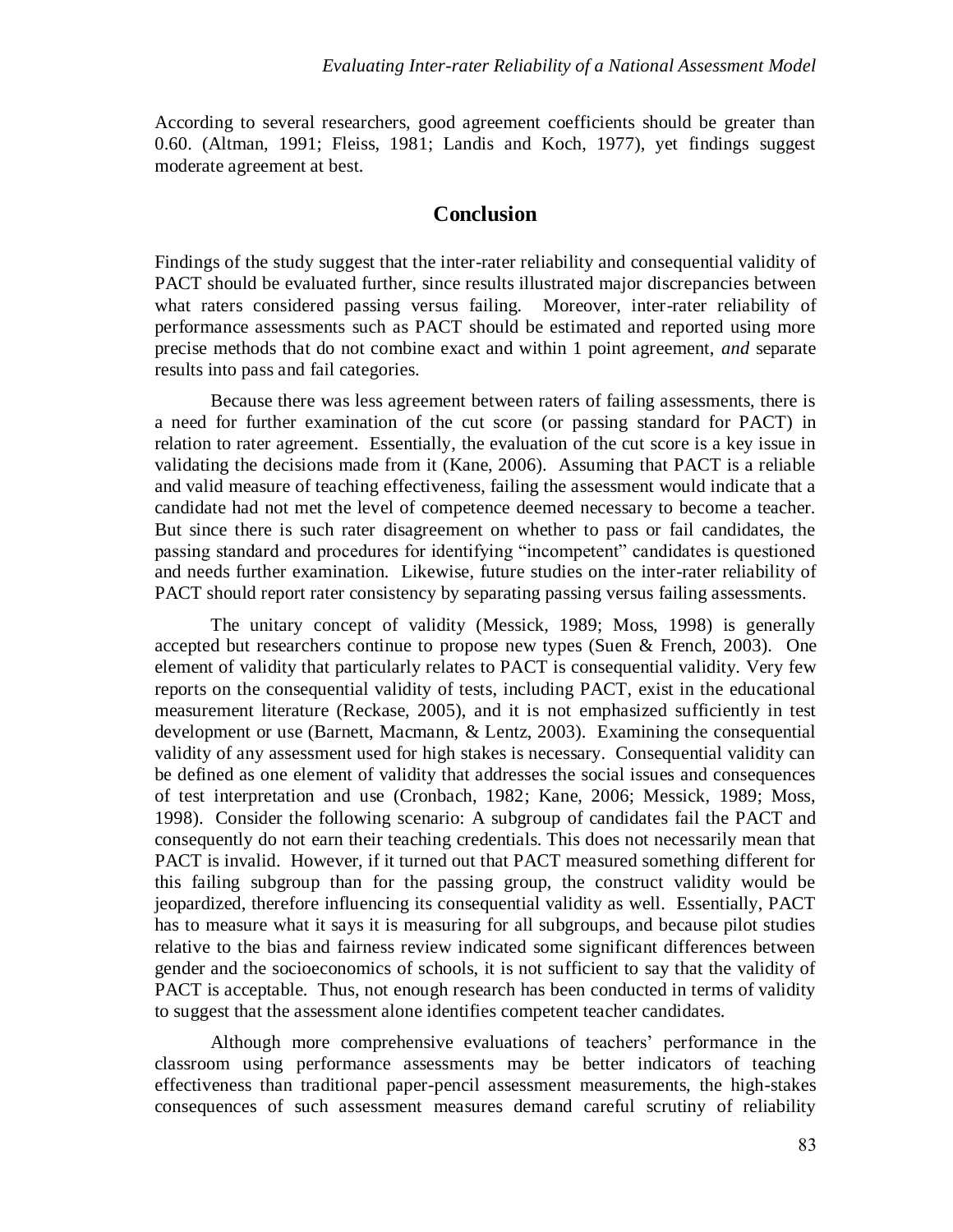between raters. Results from this study suggest that current methods used to calculate the inter-rater reliability of the PACT Teaching Event produce a very high level of rater reliability. But using more precise measurements highlighted major shortcomings in previous methods, especially when discrepancies between what raters considered passing versus failing are examined.

As this study illustrates, the use of Kappa measurements to estimate inter-rater reliability, plus an examination of the discrepancies between what raters considered passing versus failing, produce a more accurate picture of inter-rater reliability. Both percent agreement (exact and within 1 point) and Kappa were estimated to report the level of agreement among PACT raters for candidates who failed versus passed the assessment. Combined percent agreement (of exact and within 1 point agreement) reported alone provides a misleading picture because it leads to the conclusion that the raters are in near perfect agreement, but in actual fact, this study bears out by using more precise measurements, that the overall agreement levels of PACT raters ranged from poor to moderate. One major conclusion of this study, therefore, is that exact matches and within 1 point agreement should be evaluated separately.

Another major conclusion is that the training and calibration of raters needs attention. Raters of this study were calibrated yet yielded a poor level of inter-rater reliability for failing Teaching Events. This points to the need for further examination of the standardized PACT training and calibration protocols and how they are being interpreted and implemented.

Finally, the issue of consequential validity of PACT should be further addressed by examining whether the failing group of candidates differed systematically than those who passed. It is the responsibility of the test developers *and* users to collect evidence of the consequences of the test (Kane, 2006; Nichols & Williams, 2009). The high stakes and summative nature of PACT may influence teacher performance on the assessment, but this issue has rarely been examined in educational research. It is important to consider how an assessment's purpose influences teacher candidates' experiences with the assessment in terms of learning outcomes (Chung, 2008). Although some validity analyses were conducted on PACT (Pecheone & Chung, 2006), there were questionable results regarding differences between particular subgroups of candidates. Thus, current research on PACT does not adequately address validity such that claims can be made for its suitable use to grant or withhold teaching credentials.

#### **References**

- Altman, D.G. (1991). *Practical statistics for medical research*. London: Chapman and Hal
- American Association of Colleges for Teacher Education (2011). *Teacher performance assessment consortium.* Retrieved May 30, 2011 from http://aacte.org/index. php?/Programs/ Teacher-Performance-Assessment-Consortium-TPAC/teacher-performance-assessment-consortium.html
- Arends, R. (2006). Performance assessment in perspective: History, opportunities, and challenges. In S. Castle & B. Shaklee (Eds.), *Assessing teacher*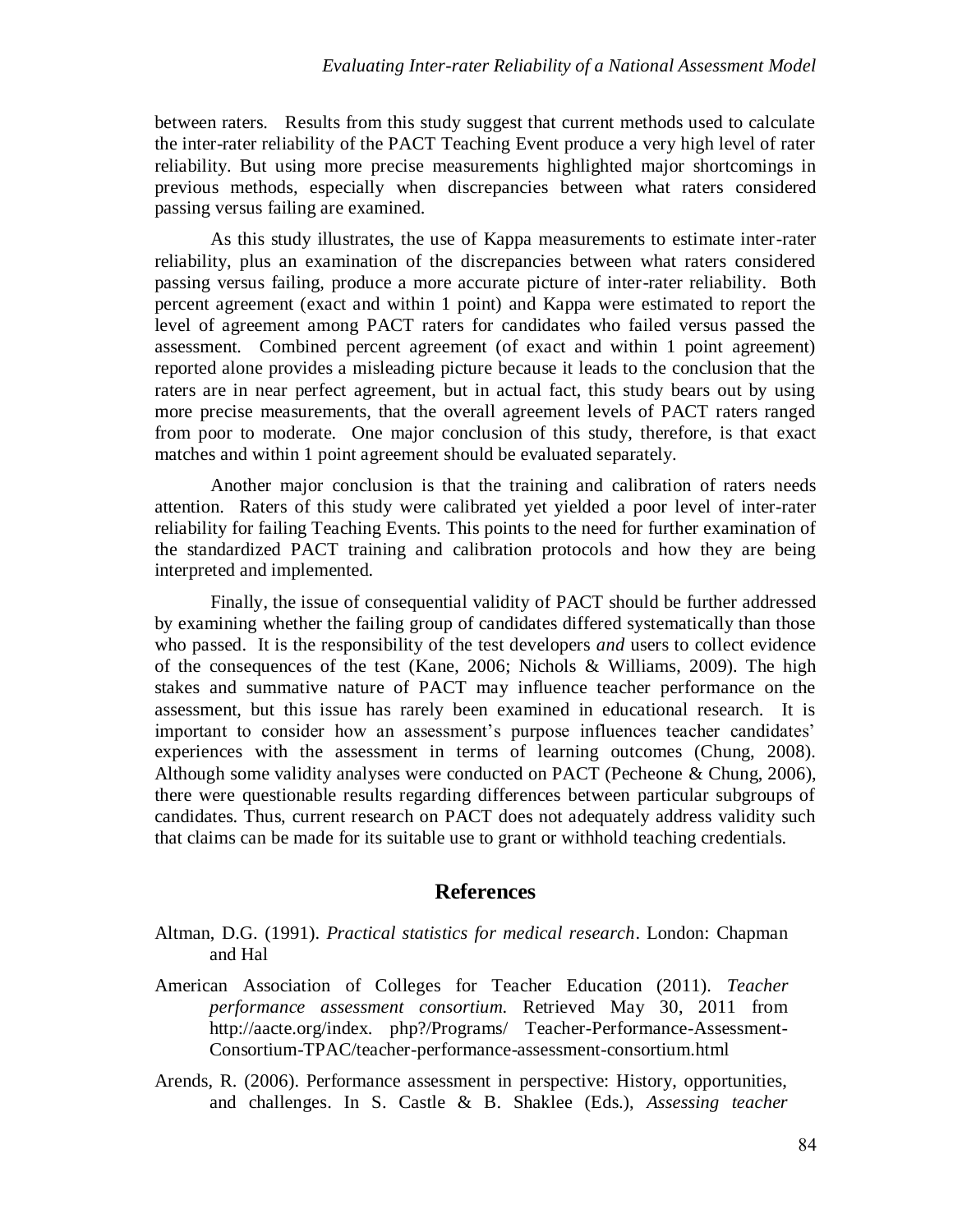*performance: Performance-based assessment in teacher education* (pp. 3- 22). Lanham, MD: Rowman & Littlefield Education.

- Barnett, D. W., Lentz, F. E., Jr., & Macmann, G. M. (2000). Psychometric qualities of professional practice. In E. S. Shapiro & T. R. Kratochwill (Eds.), *Behavioral Assessment* (2nd ed., pp. 355-386). NY: Guilford.
- Berlak, A. (2008). *Assessing PACT,* A state-mandated teacher performance assessment for identifying highly qualified teachers. Retrieved May 30, 2011 from http:// sites.google.com/site/assessingpact/Home
- Bryington, A, Palmer, D., Watkins, M. (2002). The estimation of interobserver agreement in behavioral assessment. *The Behavior Analyst Today*, 3, 323- 328).
- Campbell, D. (2007). *Problems with legislation on teacher performance assessment (TPA), PACT, and some suggestions*. Unpublished manuscript.
- Chung, R. (2008). Beyond Assessment: Performance assessments in teacher education. *Teacher Education Quarterly*, Winter, 7-28.
- Ciminero, A. R., Calhoun, K. S., & Adams, H. E. (Eds.). (1986). *Handbook of behavioral assessment* (2nd ed.). New York: Wiley.
- Cohen, J. (1960). A coefficient of agreement for nominal scales, *Educational and Psychological Measurement*, 20 (1), 37–46.
- Cronbach, L. (1982). *Designing evaluations of educational and social programs.* San Francisco: Jossey-Bass.
- Darling-Hammond, L. & Snyder, J. (2000). Authentic assessment of teaching in context. *Teaching and Teacher Education, 16*, 523-545.
- Darling-Hammond, L. (2006). Assessing teacher education: The usefulness of multiple measures for assessing program outcomes. *Journal of Teacher Education,* Vol. 57 (2), 120-138.
- Darling-Hammond, L. (2007, May 21). Evaluating "No Child Left Behind." *The Nation.*
- Darling-Hammond, L. (2010). Evaluating Teacher Effectiveness: How teacher performance assessments can measure and improve teaching. Retrieved from [http://www.americanprogress.org/issues/2010/10/pdf/teacher\\_effectiveness.pdf](http://www.americanprogress.org/issues/2010/10/pdf/teacher_effectiveness.pdf)
- Educational Testing Services. (2003). *Scoring analysis for the field review of the California teaching performance assessment*. Retrieved March 30, 2009 from http://www.ets.org/Media/About\_ETS/pdf/scoring. Pdf
- Fleiss, J. L. (1981). *Statistical methods for rates and proportions*. NY: Wiley.
- Kane, M. (2006). Validation. In R. L. Brennan (Ed). *Educational measurement* (4<sup>th</sup> edition, pp. 17-64). Washington, DC: American Council on Education/Praeger.
- Landis, J. R. & Koch, G. G. (1977). The measurement of observer agreement for categorical data. *Biometrics,* 33, 159-174.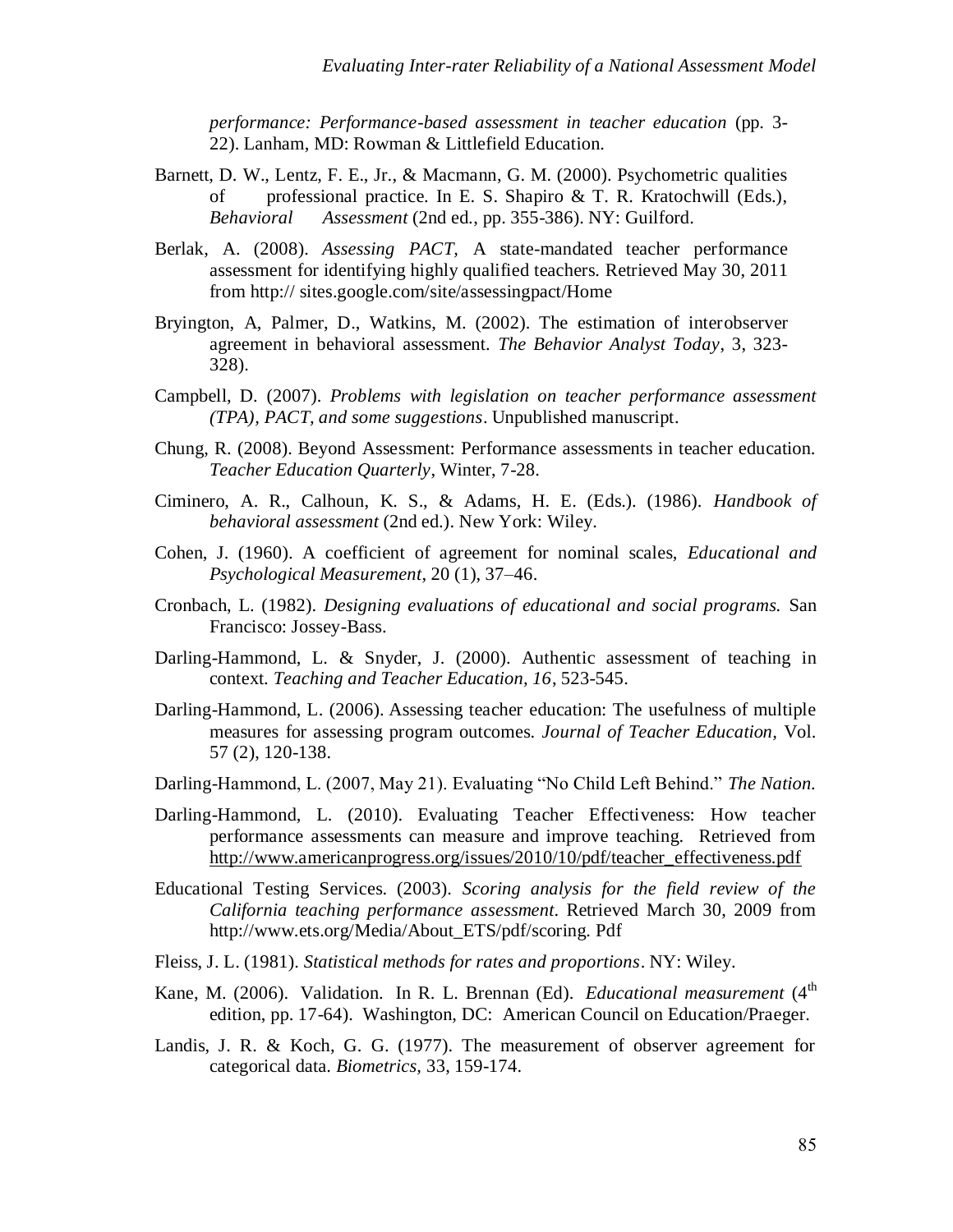- Lombardi, J. (2011). *Guide to Performance Assessment for California Teachers (PACT*). Boston, MA: Allyn & Bacon/Merrill.
- Messick, S. (1989). Validity. In R.L. Linn (Ed.), *Educational Measurement* (3<sup>rd</sup> ed., pp.13-103). New York: American Council on Education and Macmillan.
- Moss, P. (1998). The role of consequences in validity theory. *Educational Measurement: Issues and Practice,* 17(2), 6-12.
- Mueller, J. (2011). Authentic Assessment Toolbox. Retrieved August 9, 2011 from http://jfmueller.faculty. noctrl.edu/toolbox/whatisit.htm
- Nichols, P. D., & Williams, N. (2009). Consequences of test score use as validity evidence:Roles and responsibilities. *Educational Measurement: Issues and Practice, 28*(1), 3-9.
- PACT Consortium. (2008). *Teaching Event Handbooks.* Retrieved May 15, 2009 from [http://www.pacttpa.org](http://www.pacttpa.org/)
- PACT Consortium. (2009). *Thinking Behind the Rubrics*. Retrieved October 9, 2009 from [http://www.pacttpa.org](http://www.pacttpa.org/)
- Pecheone, R., & Chung, R. (2006). Evidence in teacher education. *Journal of Teacher Education,* 57(1), 22-36.
- Pecheone, R., & Chung, R. (2007). *Performance Assessment for California Teachers (PACT): Summary of validity and reliability studies for the 2003- 04 pilot year*. (Technical Report: PACT Consortium, 2007). Retrieved January 28, 2009 from http://www.pacttpa.org /\_files/Publications\_and\_Presentations /PACT\_Technical\_Report\_March07.pdf
- Reckase, M. (2005). Consequential validity from the test developer's perspective. *Educational Measurement: Issues and Practice,* 17(2), 13-16.
- Ryan, T. (2006). Performance Assessment: Critics, Criticism, and Controversy. *International Journal of Testing,* 6(1), 97-104.
- Stiggins, R. J. (1987). The design and development of performance assessments. *Educationa Measurement: Issues and Practice, 6*, 33-42.
- Stiggins, R.J. (1994). *Student-centered classroom assessment.* New York: Macmillan Publishing Company.
- Suen, H. K., & French, J. L. (2003). A history of the development of psychological and educational testing. In C.R. Reynolds & R. Kamphaus (Eds.) *Handbook of Psychological and Educational Assessment of Children, 2nd ed.: Intelligence, aptitude, and achievement (pp. 3-23).* New York: Guilford.
- Torgerson, C., Macy, S., Beare, P., Tanner, D. (2009). Fresno assessment of student teachers: A teacher performance assessment that informs practice. *The Free Library*. (2009). Retrieved January 30, 2010 from http://www.thefree library.com/Fresno assessment of student teachers: a teacher performance